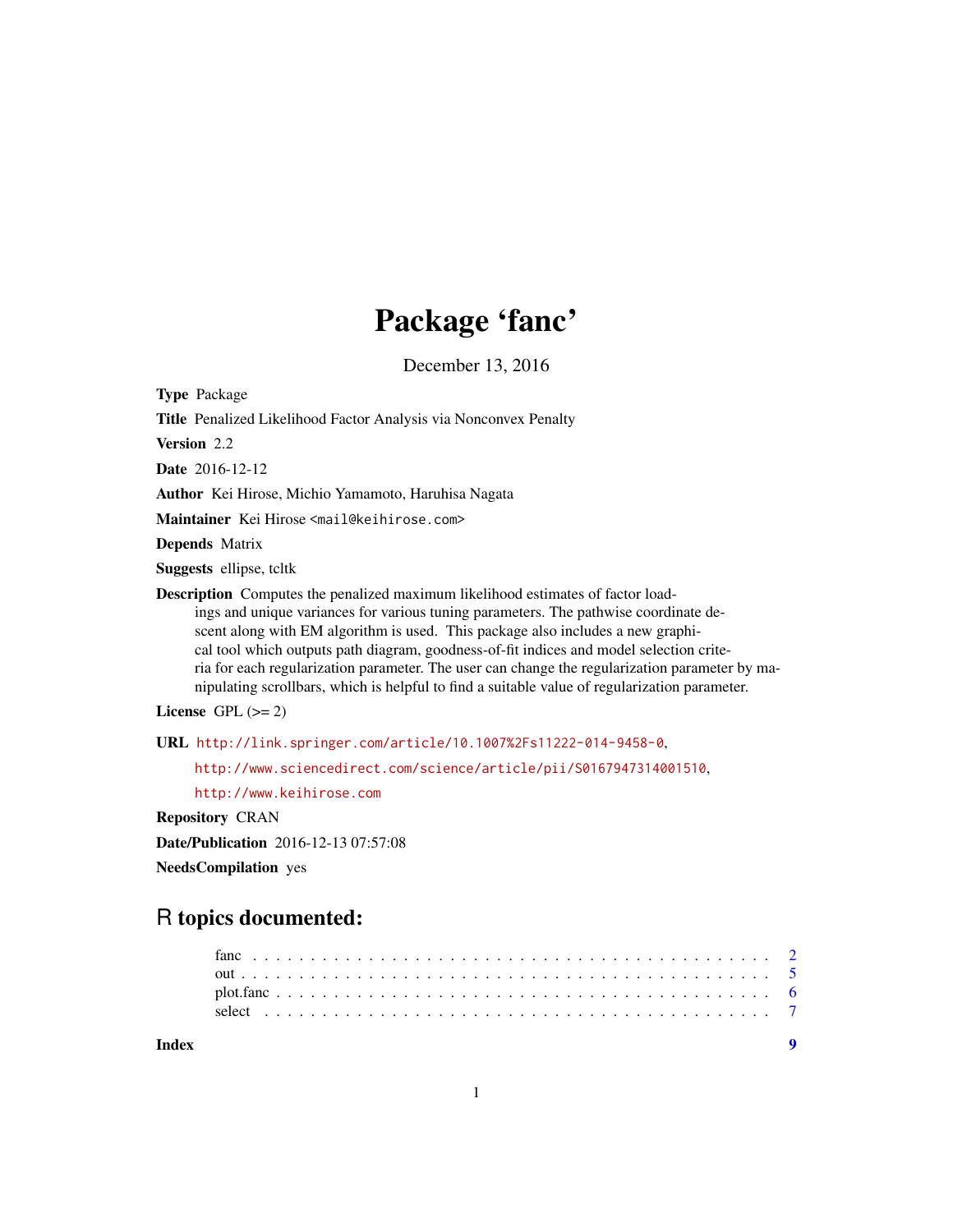<span id="page-1-0"></span>fanc *fanc (penalized maximum likelihood factor analysis via nonconvex penalties)*

#### Description

This package computes the solution path of penalized maximum likelihood estimates via MC+ penalties.

#### Usage

```
fanc(x, factors, n.obs, rho, gamma, cor.factor=FALSE, normalize=TRUE,
     normalize.penalty=FALSE, covmat, type="MC", control=list())
```
#### Arguments

| X                 | A data matrix.                                                                                                                                                  |
|-------------------|-----------------------------------------------------------------------------------------------------------------------------------------------------------------|
| factors           | The number of factors.                                                                                                                                          |
| cor.factor        | An indicator of the factor correlation. If "TRUE", the factor correlation is con-<br>sidered. Default is "FALSE".                                               |
| normalize         | If "TRUE", each variable is normalized, otherwise it is left alone.                                                                                             |
| normalize.penalty |                                                                                                                                                                 |
|                   | If "TRUE", the penalty term for each variable has a weight so that the loading<br>matrix is normalized.                                                         |
| rho               | The values of rho. It can be a scalar or a matrix.                                                                                                              |
| gamma             | The values of gamma. It must be a vector.                                                                                                                       |
| covmat            | A covariance matrix, which is needed if the data matrix "x" is not available.                                                                                   |
| n.obs             | The number of observations, which is needed to calculate the model selection<br>criteria and goodness-of-fit indices when the data matrix "x" is not available. |
| type              | Type of penalty. If "MC", the MC penalty is used. If "prenet", the prenet<br>penalty is used. Default is "MC".                                                  |
| control           | A list of control parameters. See 'Details'.                                                                                                                    |

#### Details

The control argument is a list that can supply any of the following components:

- length.rho Candidates of tuning parameters which is used for grid search of reparametrization of MC+.
- length.gamma A length of tuning parameter which controls sparsenesses. For each rho, gamma=Inf yields soft threshold operator (i.e., lasso penalty) and gamma=+1 produces hard threshold operator.

max.rho Maximum value of rho.

max.gamma A maximum value of gamma (excludes Inf.).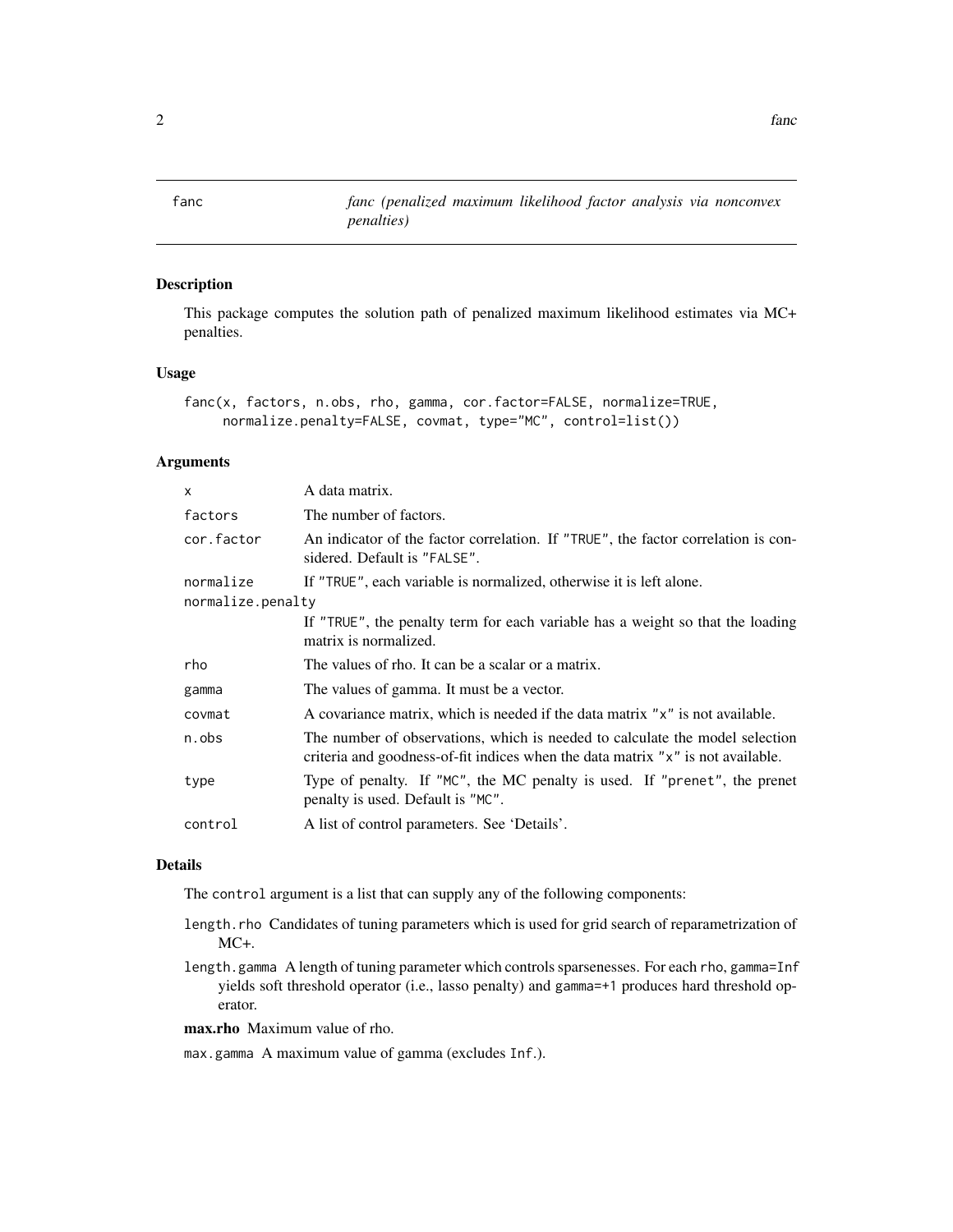- min.gamma A minimum value of gamma.
- eta A tuning parameter used for preventing the occurrence of improper solutions. eta must be non-negative.
- ncand.initial The number of candidates of initial values of factor loadings.
- ncand.initial.prenet The number of candidates of initial values for prenet penalty. Because the prenet penalty is unstable when rho is large, ncand.initial.prenet must be large. Default is 1000.
- maxit.em A maximum number of iterations for EM algortihm.
- maxit.cd A maximum number of iterations for coordinate descent algortihm.
- maxit.bfgs A maximum number of iterations for BFGS algorithm used in the update of factor correlation.
- maxit.initial A maximum number of iterations for choosing the initial values.
- start Type of start. If "cold", the initial value of factor loadings is randomly chosen for each tuning parameter, which can be slow.
- Delta A proportion of maximum value of rho to minimum value of rho, i.e., rho.min =Delta\*rho.max.
- min.uniquevar A minimum value of unique variances.
- tol.em A positive scalar giving the tolerance at which the parameter in EM is considered close enough to zero to terminate the algorithm.
- tol.cd A positive scalar giving the tolerance at which the factor loadings in coordinate descent is considered close enough to zero to terminate the algorithm.
- tol.bfgs A positive scalar giving the tolerance at which the factor correlation in BFGS algorithm is considered close enough to zero to terminate the algorithm.
- min.rhozero If "TRUE", the minimum value of "rho" is zero.
- zita A value of hyper-parameter of factor correlation.
- progress If "TRUE", the progress for each tuning parameter is displayed.
- openmp If "TRUE", the parallel computation via OpenMP is excecuted.

num.threads The number of threads of the openmp. Only used when openmp is "TRUE",

gamma.ebic The value of gamma used in the extended BIC

#### Value

| loadings     | factor loadings                                                             |
|--------------|-----------------------------------------------------------------------------|
| uniquenesses | unique variances                                                            |
| Phi          | factor correlation                                                          |
| rho          | rho                                                                         |
| AIC          | AIC                                                                         |
| <b>BIC</b>   | <b>BIC</b>                                                                  |
| CAIC         | <b>CAIC</b>                                                                 |
| df           | degrees of freedom (number of non-zero parameters for the lasso estimation) |
| criteria     | values of AIC, BIC and CAIC                                                 |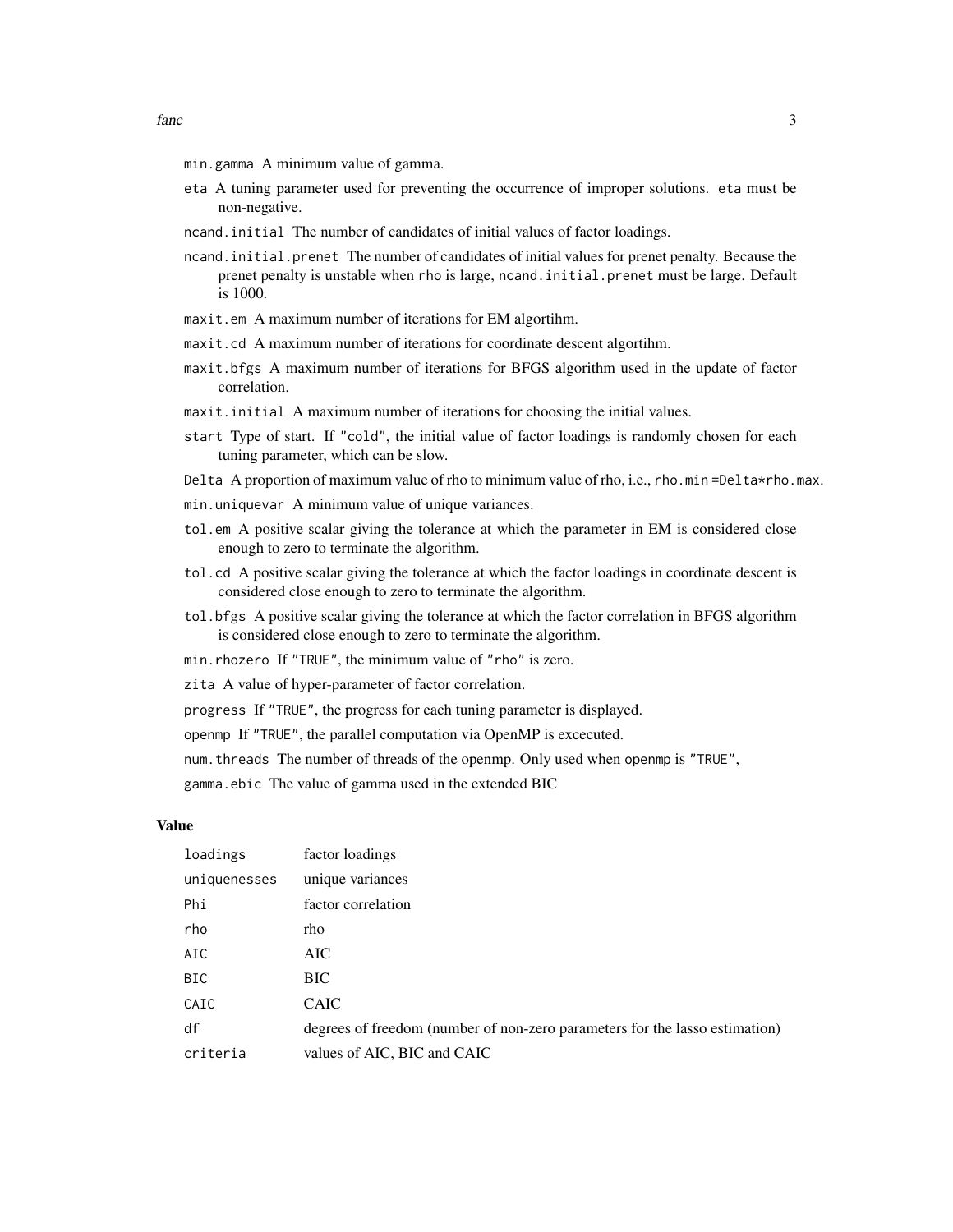| goodness.of.fit |                                                                                                                                             |
|-----------------|---------------------------------------------------------------------------------------------------------------------------------------------|
|                 | values of GFI and AGFI                                                                                                                      |
| gamma           | a value of gamma                                                                                                                            |
| Npflag          | If the number of observation is larger than the number of variables, 1, otherwise<br>$\Omega$ .                                             |
| factors         | the number of factors                                                                                                                       |
| cor.factor      | An indicator of the factor correlation                                                                                                      |
| X               | data matrix                                                                                                                                 |
| convergence     | indicator of convergence of EM algorithm, coordinate descent and BFGS. If all<br>of these variables are 0, the algorithm has been converged |

#### Author(s)

Kei Hirose <mail@keihirose.com>

#### References

Hirose, K. and Yamamoto, M. (2014). *Sparse estimation via nonconcave penalized likelihood in a factor analysis model*, *Statistics and Computing, in press*

#### See Also

out and plot.fanc objects.

#### Examples

```
#generate data
set.seed(0)
loadings0 <- matrix(c(rep(0.8,5),rep(0,5),rep(0,5),rep(0.8,5)),10,2)
common.factors0 <- matrix(rnorm(50*2),50,2)
unique.factors0 <- matrix(rnorm(50*10,sd=sqrt(0.36)),50,10)
x <- common.factors0 %*% t(loadings0) + unique.factors0
#fit data
```

```
fit \leftarrow fanc(x, 2)fit2 <- fanc(x,2,cor.factor=TRUE) #factor correlation is estimated
```
#print candidates of gamma and rho print(fit)

```
#output for fixed tuning parameters
out(fit, rho=0.1, gamma=Inf)
```

```
#select a model via model selection criterion
select(fit, criterion="BIC", gamma=Inf)
```

```
#plot solution path
#plot(fit)
```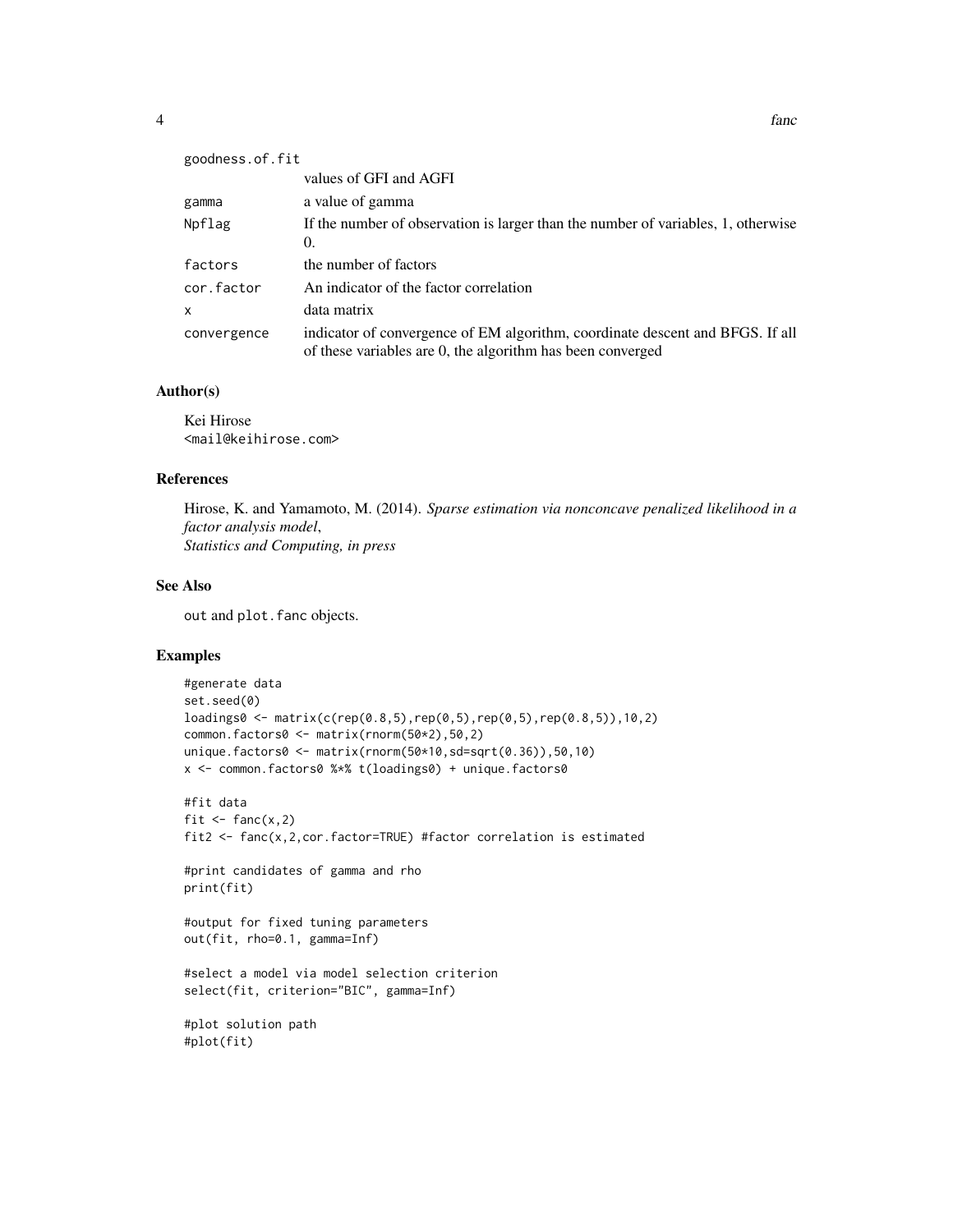#### Description

This functions give us the loadings from a "fanc" object for fixed value of gamma.

#### Usage

out(x, rho, gamma, scores=FALSE, df.method="active")

#### Arguments

| X         | Fitted "fanc" model object.                                                                                                                                                                                                                                       |
|-----------|-------------------------------------------------------------------------------------------------------------------------------------------------------------------------------------------------------------------------------------------------------------------|
| gamma     | The value of gamma.                                                                                                                                                                                                                                               |
| rho       | The value of rho.                                                                                                                                                                                                                                                 |
| scores    | Logical flag for outputting the factor scores. Defalut is FALSE.                                                                                                                                                                                                  |
| df.method | Two types of degrees of freedom are supported. If "reparametrization", the<br>degrees of freedom of the MC+ are reparametrized based on the degrees of free-<br>dom of the lasso. If "active", the degrees of freedom of are the number of<br>nonzero parameters. |

#### Value

| loadings        | factor loadings                                                             |
|-----------------|-----------------------------------------------------------------------------|
| uniquenesses    | unique variances                                                            |
| Phi             | factor correlation                                                          |
| scores          | factor scores                                                               |
| df              | degrees of freedom (number of non-zero parameters for the lasso estimation) |
| criteria        | values of AIC, BIC and CAIC                                                 |
| goodness.of.fit |                                                                             |
|                 | values of GFI and AGFI                                                      |
| rho             | a value of rho                                                              |
| gamma           | a value of gamma                                                            |

#### Author(s)

Kei Hirose <mail@keihirose.com>

#### References

Hirose, K. and Yamamoto, M. (2014). *Sparse estimation via nonconcave penalized likelihood in a factor analysis model*, *Statistics and Computing, in press*

<span id="page-4-0"></span>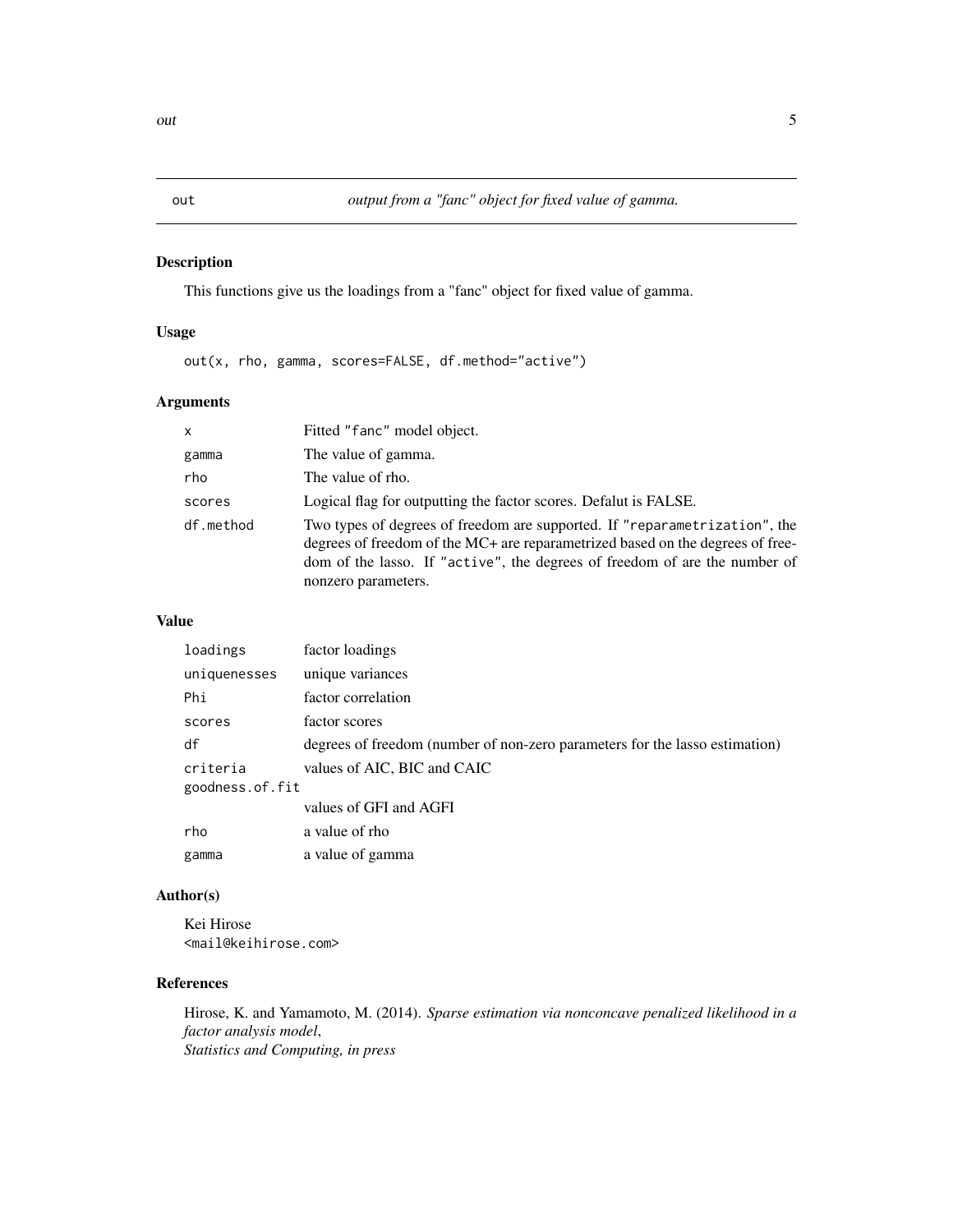#### <span id="page-5-0"></span>See Also

fanc and plot. fanc objects.

plot.fanc *plot the solution path from a "fanc" object.*

#### Description

This functions plots the solution paths from a "fanc" object for fixed value of gamma.

#### Usage

```
## S3 method for class 'fanc'
plot(x, Window.Height=500, type=NULL, df.method="active", ...)
```
#### Arguments

| x             | Fitted "fanc" model object.                                                                                                                                                                                                                                       |
|---------------|-------------------------------------------------------------------------------------------------------------------------------------------------------------------------------------------------------------------------------------------------------------------|
| Window.Height | A window height. The default is 500.                                                                                                                                                                                                                              |
| type          | Two plot types are supported. If "path", the path diagram is depicted. If<br>"heatmap", the heatmap is depicted.                                                                                                                                                  |
| df.method     | Two types of degrees of freedom are supported. If "reparametrization", the<br>degrees of freedom of the MC+ are reparametrized based on the degrees of free-<br>dom of the lasso. If "active", the degrees of freedom of are the number of<br>nonzero parameters. |
| $\ddots$      | Other graphical parameters to plot                                                                                                                                                                                                                                |
|               |                                                                                                                                                                                                                                                                   |

#### Value

NULL

#### Author(s)

Kei Hirose <mail@keihirose.com>

#### References

Hirose, K. and Yamamoto, M. (2014). *Sparse estimation via nonconcave penalized likelihood in a factor analysis model*, *Statistics and Computing, in press*

#### See Also

fanc and out objects.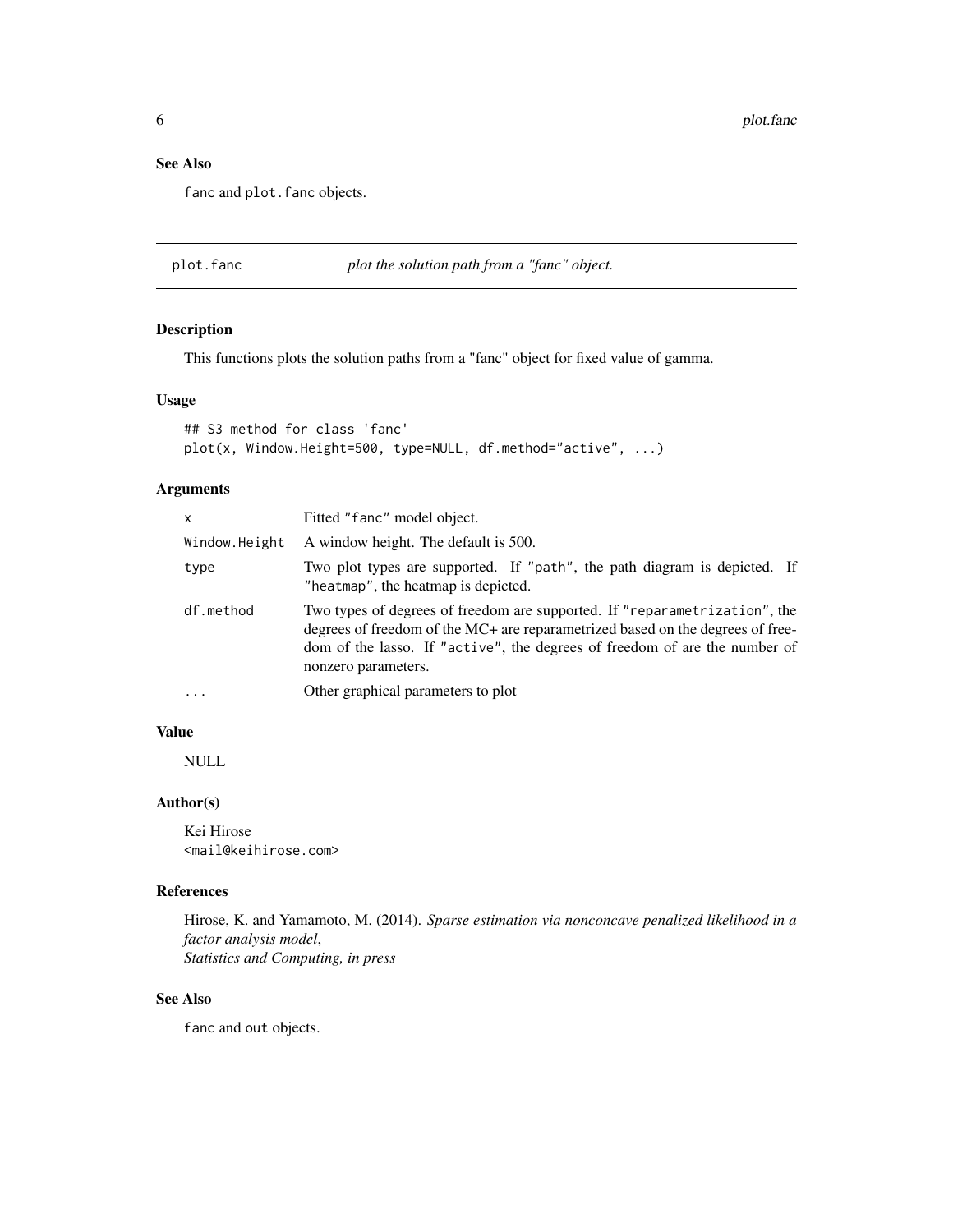#### <span id="page-6-0"></span>Description

This functions give us the loadings from a "fanc" object for fixed value of gamma.

#### Usage

```
select(x, criterion=c("BIC","AIC","CAIC","EBIC"),
gamma, scores=FALSE, df.method="active")
```
#### Arguments

| X         | Fitted "fanc" model object.                                                                                                                                                                                                                                     |
|-----------|-----------------------------------------------------------------------------------------------------------------------------------------------------------------------------------------------------------------------------------------------------------------|
| criterion | The criterion by which to select the tuning parameter rho. One of "AIC", "BIC",<br>"CAIC", or "EBIC". Default is "BIC".                                                                                                                                         |
| gamma     | The value of gamma.                                                                                                                                                                                                                                             |
| scores    | Logical flag for outputting the factor scores. Defalut is FALSE.                                                                                                                                                                                                |
| df.method | Two types of degrees of freedom are supported. If "active", the degrees of<br>freedom of are the number of nonzero parameters. If "reparametrization",<br>the degrees of freedom of the MC+ are reparametrized based on the degrees of<br>freedom of the lasso. |

#### Value

| loadings        | factor loadings                                                             |
|-----------------|-----------------------------------------------------------------------------|
| uniquenesses    | unique variances                                                            |
| Phi             | factor correlation                                                          |
| scores          | factor scores                                                               |
| df              | degrees of freedom (number of non-zero parameters for the lasso estimation) |
| criteria        | values of AIC, BIC and CAIC                                                 |
| goodness.of.fit |                                                                             |
|                 | values of GFI and AGFI                                                      |
| rho             | a value of rho                                                              |
| gamma           | a value of gamma                                                            |

#### Author(s)

Kei Hirose <mail@keihirose.com>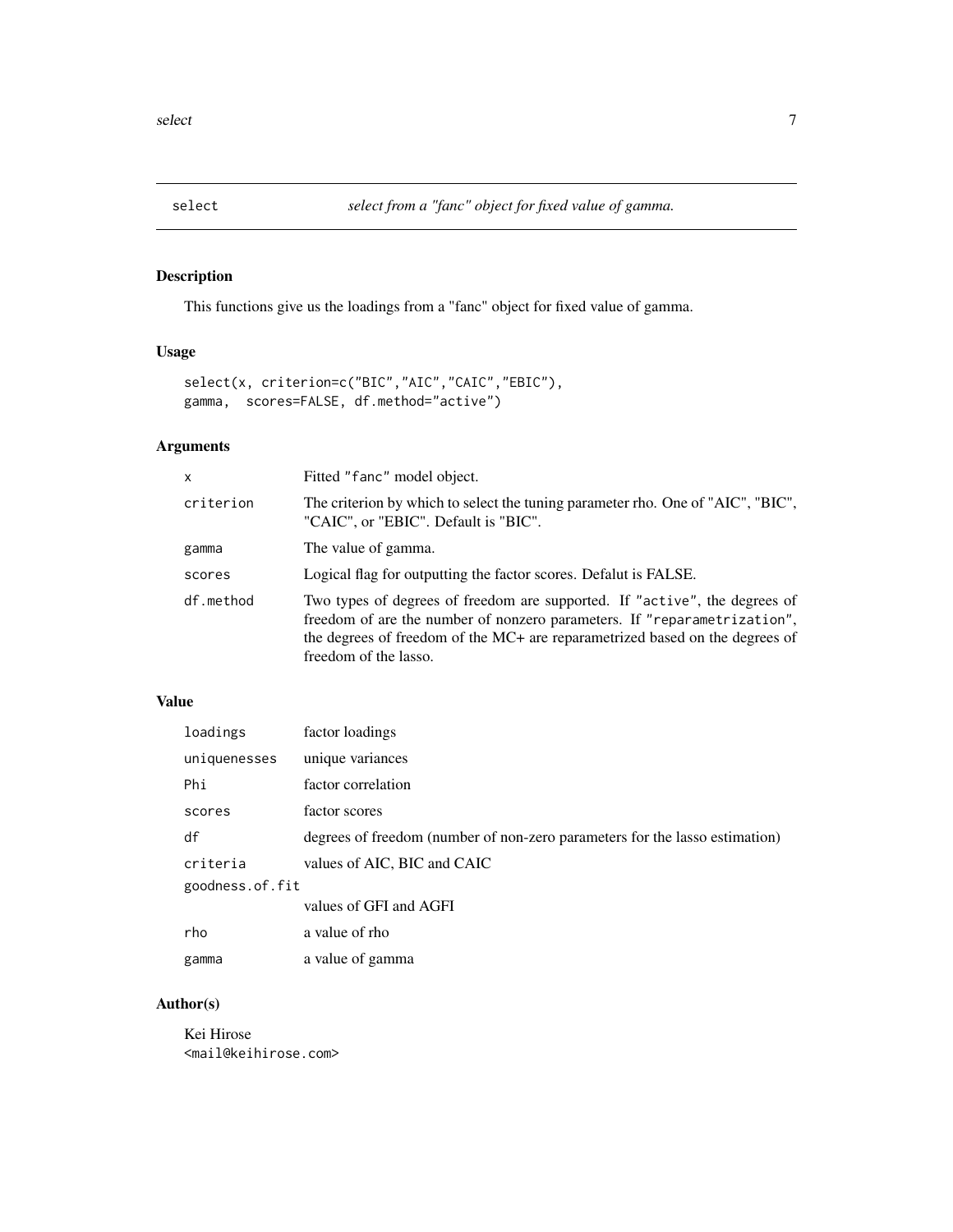#### References

Hirose, K. and Yamamoto, M. (2014). *Sparse estimation via nonconcave penalized likelihood in a factor analysis model*, *Statistics and Computing, in press*

#### See Also

fanc and plot. fanc objects.